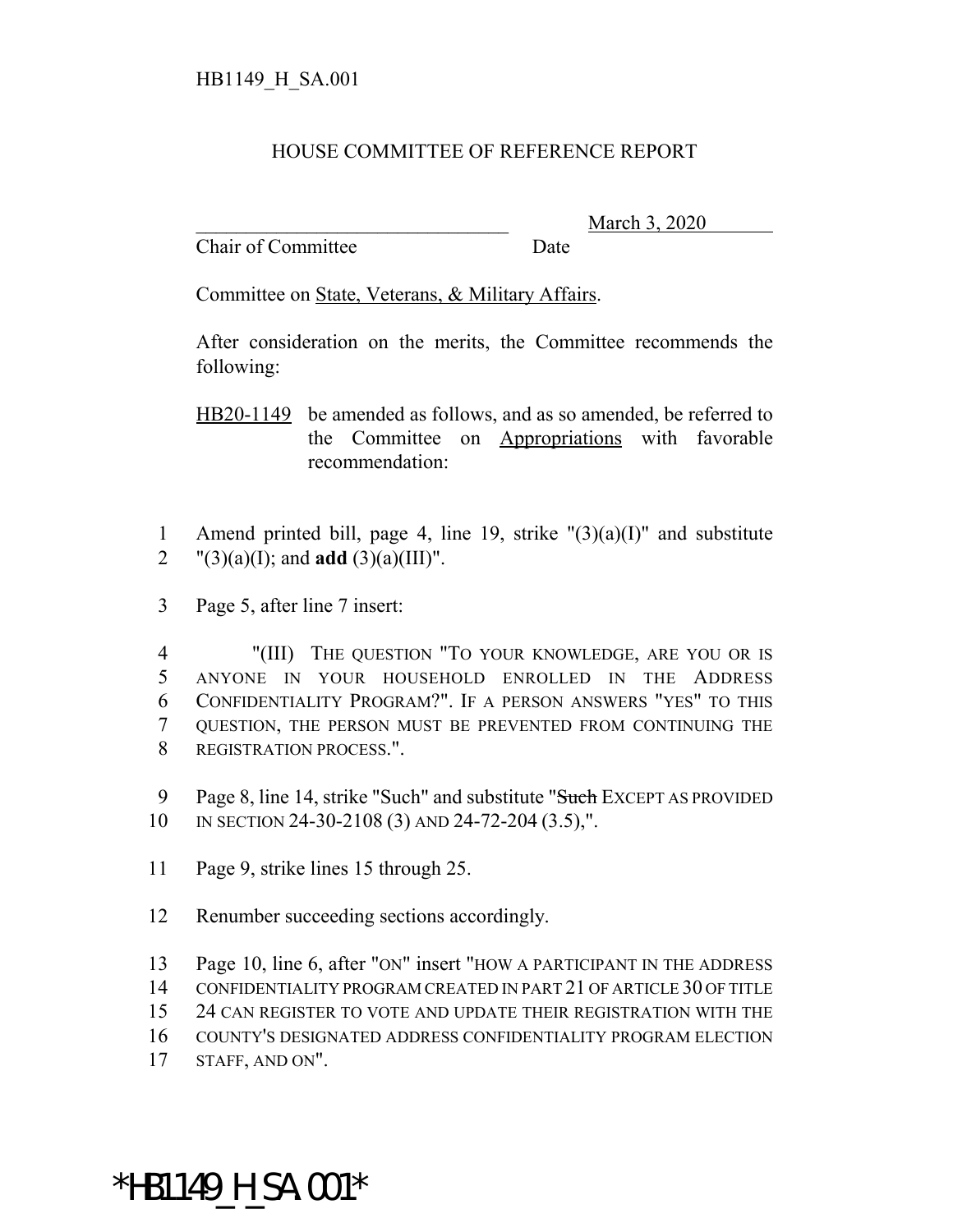Page 16, strike lines 14 through 20 and substitute:

 "**SECTION 23.** In Colorado Revised Statutes, 1-7.5-208, **add** (3)(c) as follows:

 **1-7.5-208. Certificate of mail ballots cast - survey of returns.** (3)(c) IF THE TOTAL NUMBER OF BALLOTS RETURNED BY PREREGISTRANTS VOTING IN A SCHOOL DISTRICT ELECTION IN ANY PRECINCT IS LESS THAN TEN:

**(I)** THE RETURNS FOR THE SCHOOL DISTRICT ELECTION FOR ALL SUCH PRECINCTS IN THE POLITICAL SUBDIVISION SHALL BE REPORTED TOGETHER; AND

 (II) NOTWITHSTANDING ANY OTHER PROVISION OF LAW, THE BALLOTS RETURNED BY PREREGISTRANTS IN THAT PRECINCT ARE NOT PUBLIC RECORDS SUBJECT TO INSPECTION.".

Page 18, after line 14 insert:

 "**SECTION 28.** In Colorado Revised Statutes, 8-12-105, **amend** (5) as follows:

 **8-12-105. Minimum age requirements - maximum hours of work.** (5) (a) In seasonal employment for the culture, harvest, or care of perishable products where wages are paid on a piece basis, as determined 20 in accordance with the provisions of section 8-6-106, a minor fourteen years of age or older may be permitted to work hours in excess of the limitations of subsection (4) of this section; but in no case is he OR SHE permitted to work more than twelve hours in any twenty-four-hour period nor more than thirty hours in any seventy-two-hour period; except that a minor fourteen or fifteen years of age may work more than eight hours per day on only ten days in any thirty-day period. Overtime wage provisions of subsection (4) of this section shall not apply to this 28 subsection (5).

 (b) A MINOR SIXTEEN YEARS OF AGE OR OLDER SERVING AS A STUDENT ELECTION JUDGE IN ACCORDANCE WITH SECTION 1-6-101 MAY BE PERMITTED TO WORK HOURS IN EXCESS OF THE LIMITATIONS OF THIS SECTION; EXCEPT THAT A MINOR IS NOT PERMITTED TO WORK AS A STUDENT ELECTION JUDGE MORE THAN TWELVE HOURS IN ANY TWENTY-FOUR-HOUR PERIOD NOR MORE THAN THIRTY HOURS IN ANY SEVENTY-TWO-HOUR PERIOD.".

Renumber succeeding sections accordingly.

\*HB1149 H SA.001\*  $-2$ -